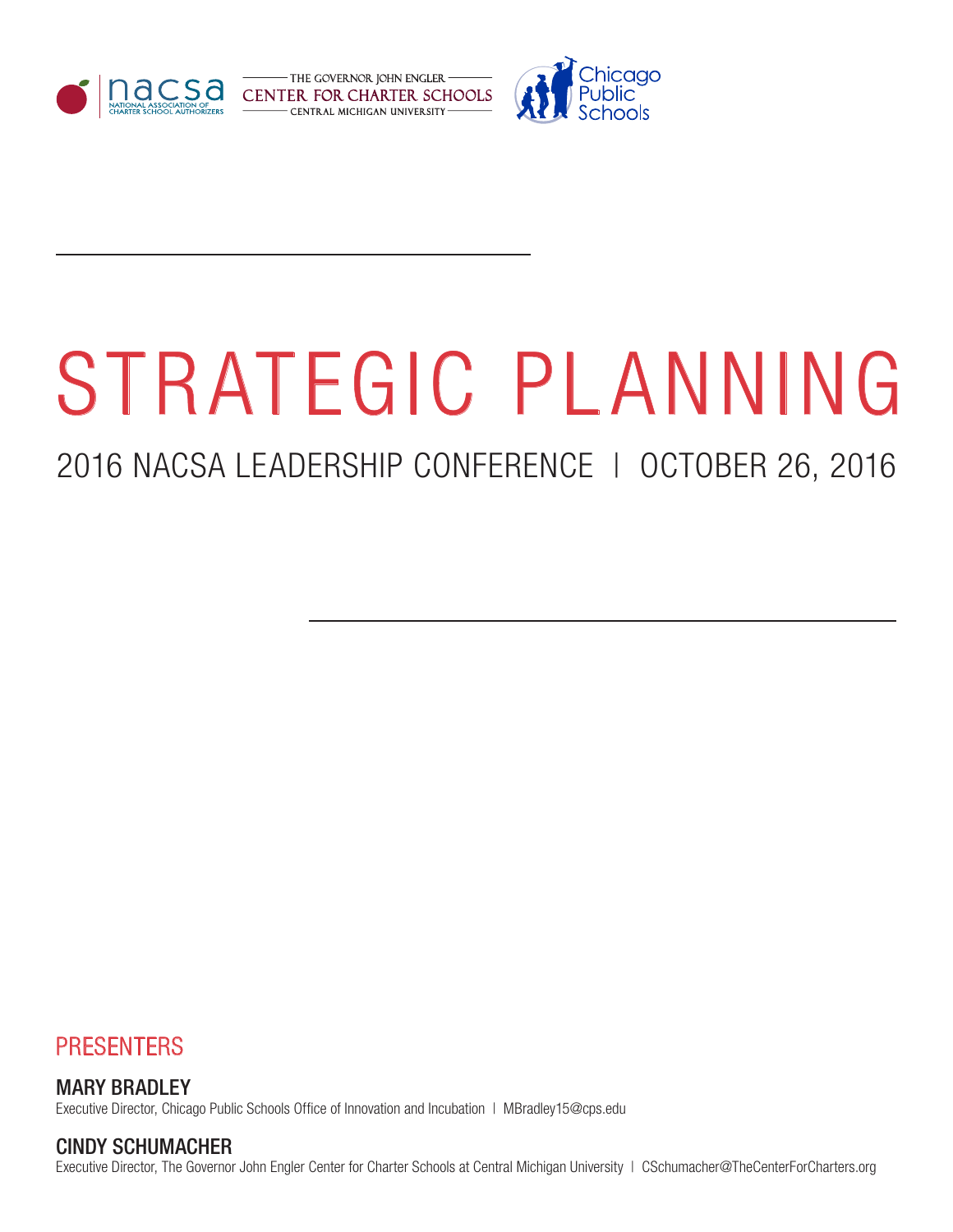# CMU AND THE CENTER'S STRATEGIC PLAN

### HOW THEY RELATE

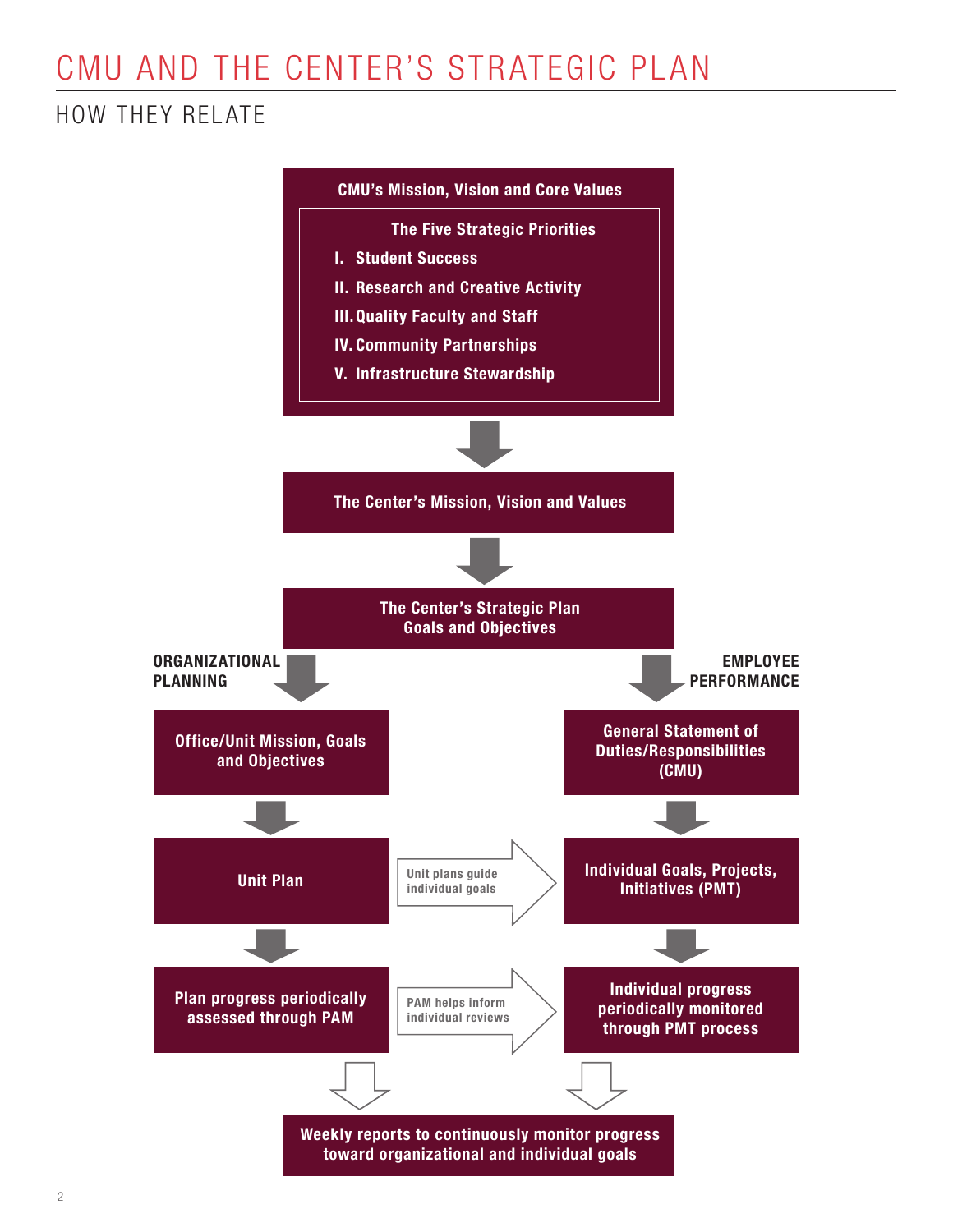# MISSION, VISION, VALUES

| MISSION: |  |  |  |
|----------|--|--|--|
|          |  |  |  |
| VISION:  |  |  |  |
|          |  |  |  |
| VALUES:  |  |  |  |
|          |  |  |  |

# EXAMINING THE MISSION

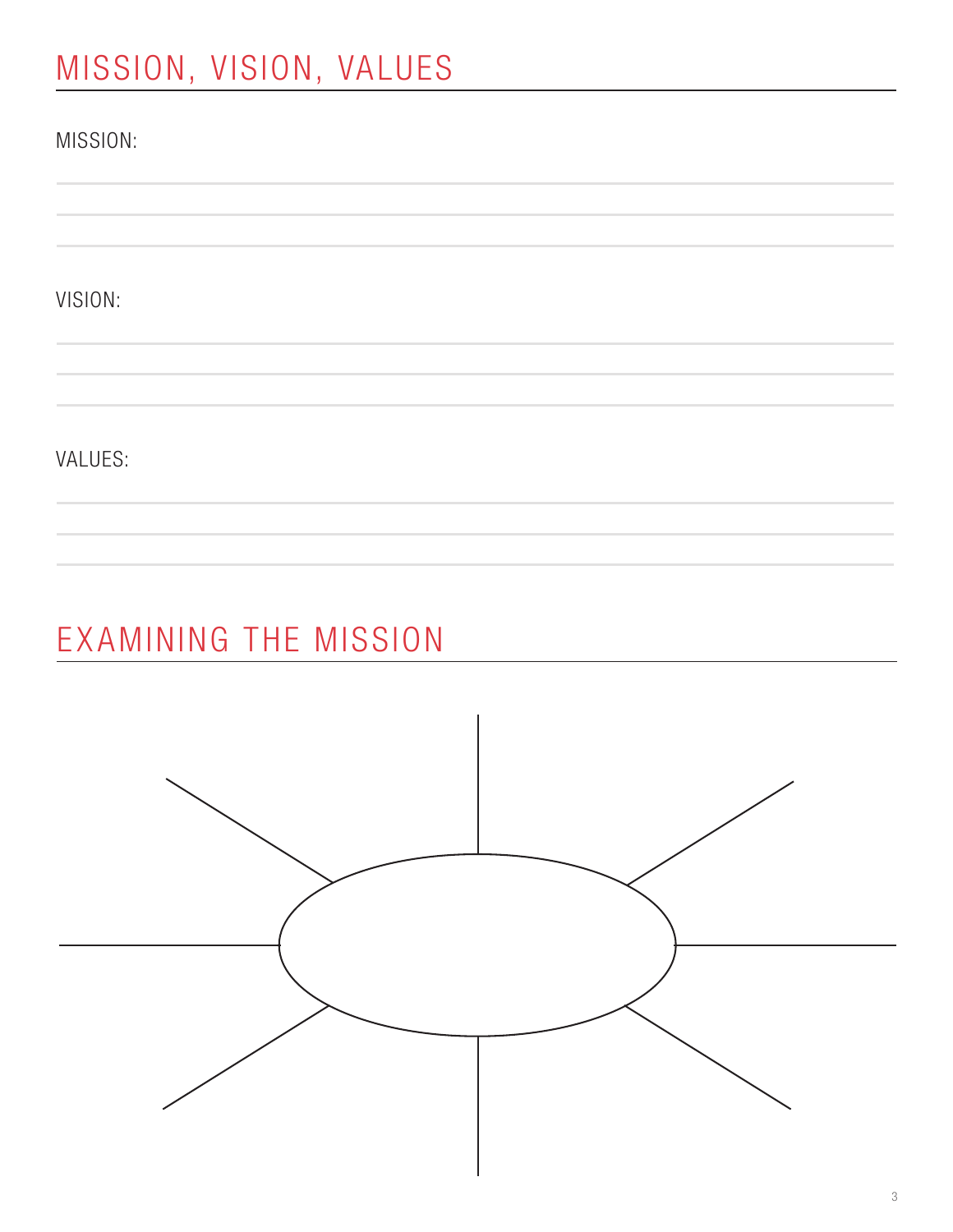### CMU EXAMPLE

MISSION: To transform public education through accountability, innovation and access to quality education for all students.

VISION: We envision a diverse and dynamic public education marketplace that fosters academic excellence for all children.

VALUES: Integrity | Respect | Compassion | Inclusiveness | Social Responsibility | Excellence | Innovation

### ORGANIZATIONAL GOALS

### PORTFOLIO MANAGEMENT

Provide access for all students to a quality education and ensure that the educational option being offered is of the highest quality.

### STRATEGIC PARTNERSHIPS

Build relationships and establish partnerships that will create opportunities to further the Center's mission, increase state and national visibility, and further authorizing and oversight best practices throughout the state and nation.

### ACADEMIC SUPPORT

Provide expert academic support to increase overall academic performance of CMU-authorized schools.

### WILDLY IMPORTANT GOALS (WIG)

- 1. Develop a dashboard to monitor performance at the portfolio and academy level.
- 2. Evaluate the impact of academy specific support/oversight strategy.
- 3. Explore the opportunity to formalize the integration of quantitative and qualitative data for unit wide decisionmaking around staff intervention, supports and incentives that aim to fulfill the practice of differentiated oversight.

### WIG

- 1. Establish partnerships with five high quality operators by June 30, 2017 that will positively impact our portfolio's performance.
- 2. Identify and agree upon a critical issue to educate, discuss with and advocate to state and national education stakeholders that positions the Center as a thought leader in public education and enhances our ability to impact public education.
- 3. Advance identified initiatives that stem from partnerships with the University and leverage CMU's resources in a way that will promote and ensure value add to our schools while increasing CMU's reputation as a leader in education.

### WIG

- 1. Establish systems of measurement to formally track progress with Falcon Initiative schools to determine viability and longterm potential for continuation or expansion.
- 2. Utilizing research-based evidence in charter public school success, explore opportunities to provide support, technical assistance or facilitate the development of a school leadership learning platform.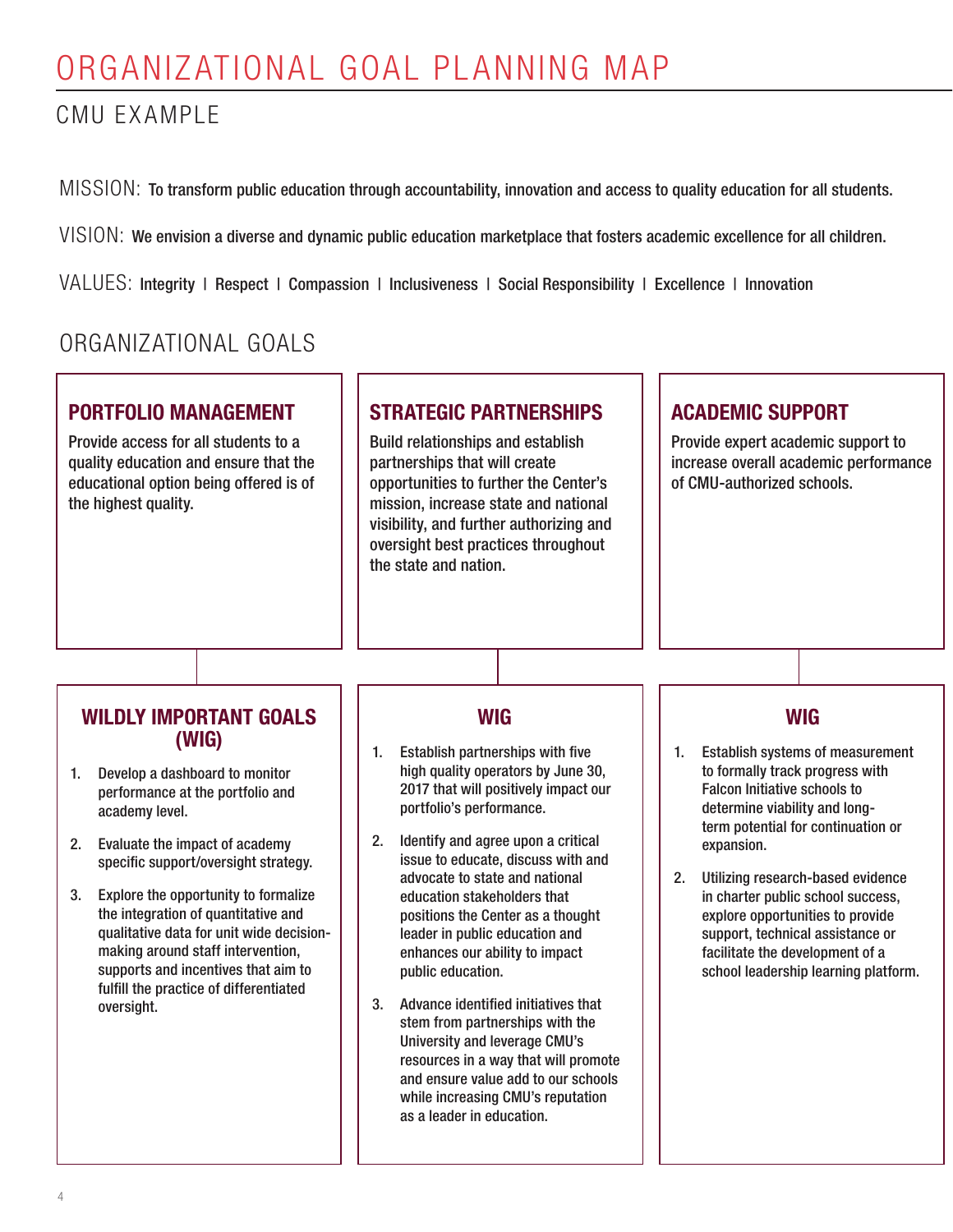### COMMUNICATIONS

Develop and implement a communication and marketing strategy, incorporating the Center's branding proposal, that targets audiences and stakeholders while positioning the Center as the authority and resource on charter public schools, charter authorizing and quality public education choices.

#### **DATA**

Develop critical data elements and analytical practices that provide for effective oversight, accountability and decision-making that yields improved organizational performance at the Center and fosters improved outcomes within CMU-authorized schools.

### LEADER DEVELOPMENT AND ORGANIZATIONAL CAPACITY

Recruit, retain and develop a team of diverse and passionate professionals who are committed to the mission of the Center.

#### **WIG**

- 1. Develop a plan to target stakeholders with key messages to position the Center as setting the standards for charter public school authorizing and charter public school innovation, education, choice and accountability.
- 2. Develop marketing/communications materials that target key audiences and stakeholders about the Center, specific programs, services and activities.
- 3. Utilizing the website, explore the short and long-term potential for designing and embedding a resource library that would provide access to key resources, possible module-simulated training pathways and resource referral to multiple audiences and stakeholders.

#### **WIG**

- 1. Design and implement a system of organizational evaluation that will allow for quantitative and qualitative measurement and monitoring of program and initiative effectiveness Center wide.
- 2. Using advanced statistical methodology and reporting, create and provide reporting templates and supplemental tools that will assist the Center and schools in understanding truly significant successes, disparities and trends in academic data.
- 3. Relying upon educational research and best practice resources, advance the understanding of trends in data analysis and data utility that will ensure the Center remains at the forefront of analytical practice.

#### WIG

- 1. Identify and implement ongoing opportunities for moving staff towards the categorization of Level 5 leadership.
- 2. Evolve targeted efforts in the areas of staff orientation, development, engagement and satisfaction.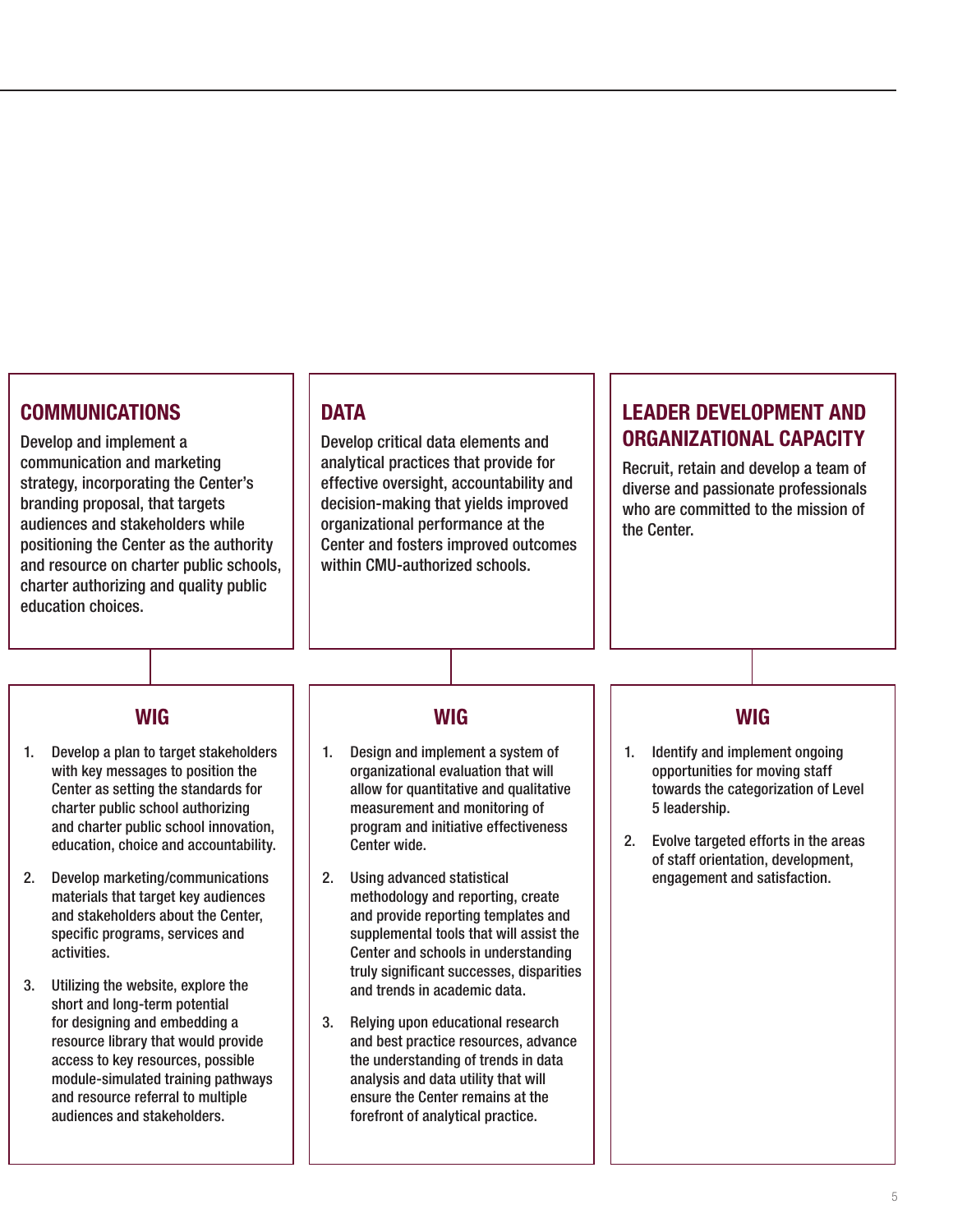### TEMPLATE

MISSION:

VISION:

VALUES:

### ORGANIZATIONAL GOALS

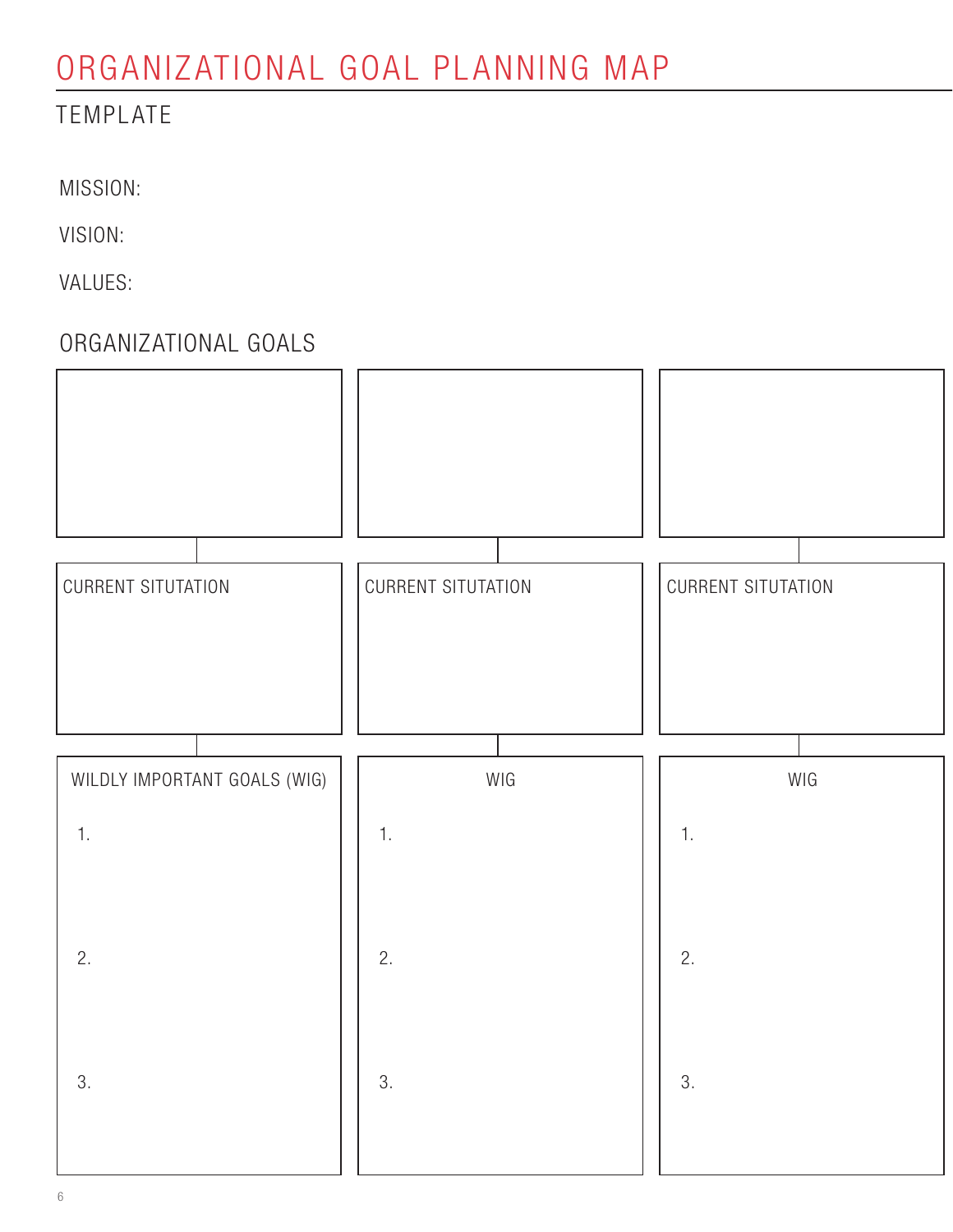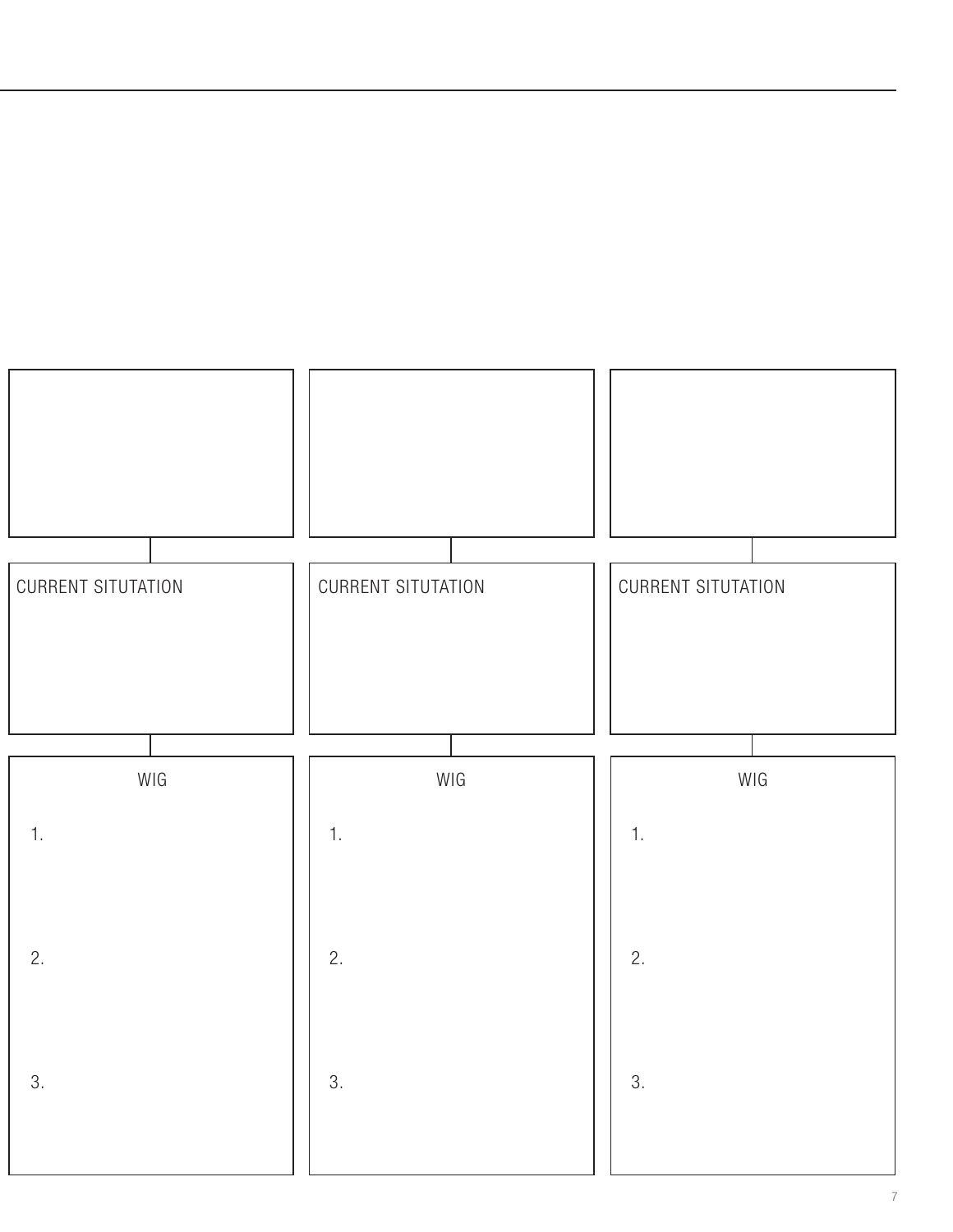IF WE...

### CHICAGO PUBLIC SCHOOLS EXAMPLE

#### Build an internal process consisting of internal and external content area experts that review each complete application to ensure that it meets CPS standards. □ Develop a charter re-start initiative. □ Deploy a rigorous renewal process and a comprehensive process for closing low performing schools. □ Align the charter school growth strategy with the district strategy. □ Law Department □ CEO's Office □ Communications □ Department of Facilities We will increase the number of high quality options throughout the district. □ We will improve the options available while being least disruptive to students and families. □ We will ensure students are in quality schools that meet expectations. □ We will ensure decisions are made in the best interest of the district and its communities.  $\Box$  Law Dept. - Ruchi Verma, contribute to school closure process, review of all communications to impacted schools and parents. □ Law Dept. - Joanne Murphy, Review of any RFP and agreement template □ CEO's Office - Hal Woods, Establish the district strategy INTERDEPENDENCIES □ Safety and Security □ External: Other authorizers, charter organizations, NACSA, INCS, New Schools for Chicago

□ Communications - Emily Bitner, review all external communications for school c media questions and press releases

 $\overline{\mathsf{L}}$ 

THEN...

- $\Box$  Facilities Justin Starr, Assess viability of facilities plans for all schools in indep facilities.
- □ Mary DeRuntz

### **STRATEGIC PRIORITY 1:** Execute a rigorous authorization process that leads to an

What are the significant milestones (e.g. actions, deliverables) for deep implementation of our Strategic Priority? What are the me

#### STRATEGIC PRIORITY 1

Execute a rigorous authorization process that leads to an improved portfolio of schools

- 
- □ ODLSS
- □ Accountability
- □ Planning and Data Management
- □ Office of College and Career Success

8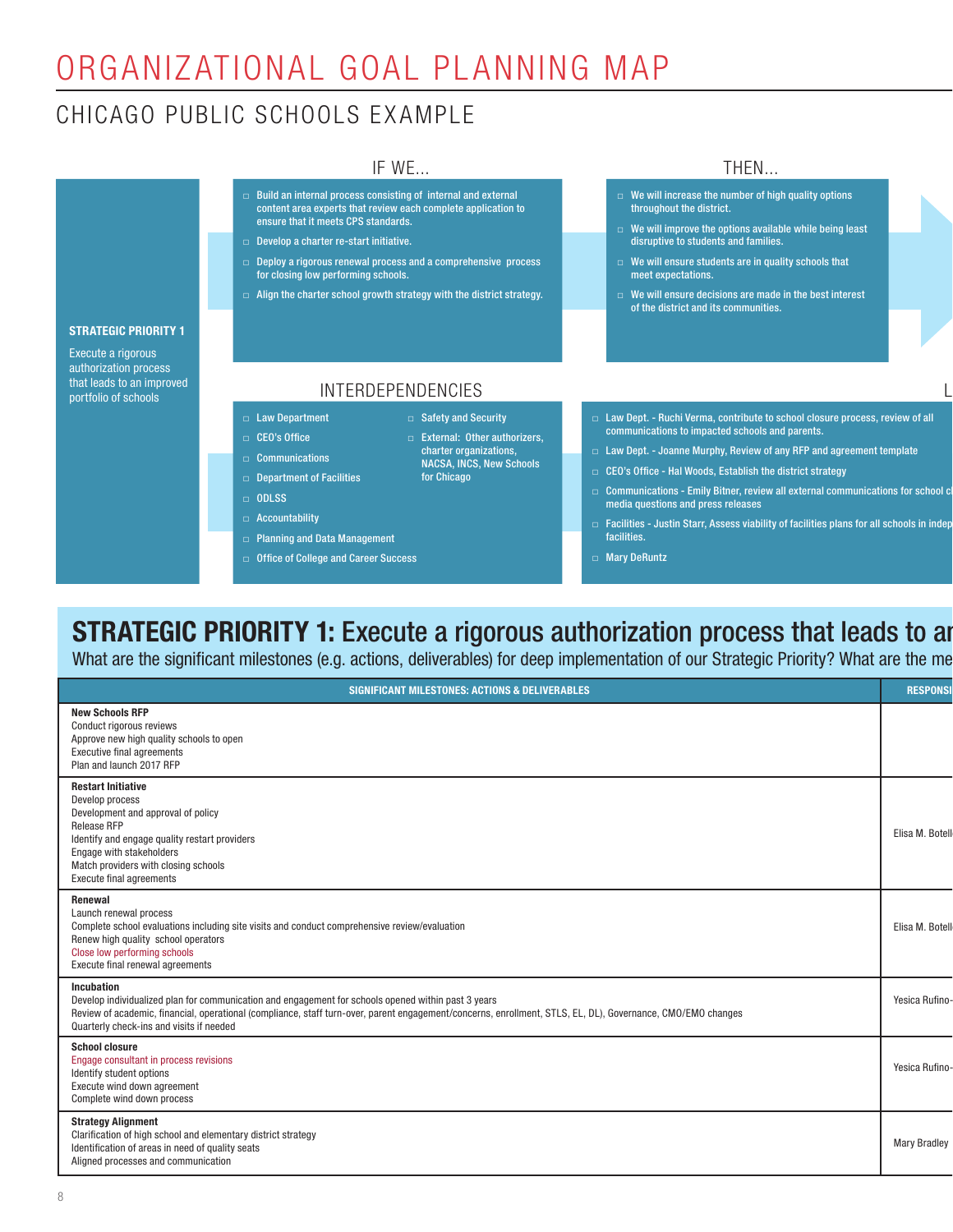#### IMPLEMENTATION GOALS **IMPLEMENTATION**

- □ 100% of complete applications will undergo a rigorous review process.
- □ Identify 3 successful national operators that have an interest in Chicago for new schools.
- □ Identify and engage with 3 successful restart operators outside of Chicago and 3 Chicago operators interested in becoming a restart operator.
- $\Box$  Develop and implement plan for all schools that have opened within 3 years.
- $\Box$  A restart process will be developed and implementation will begin spring 2017.
- □ 100% of schools in renewal will undergo a rigorous review.
- $\Box$  The district strategy for both elementary and high school will be utilized when developing processes during the 2016-2017 school year.

- New schools approved in fall of 2016 will have an SQRP rating of 2+ or higher within 3 years of opening.
- $\Box$  Schools that have opened within past 3 years demonstrate strong academic, financial and operational foundations.
- $\Box$  Schools that undergo the restart process will have successful management and leadership transitions complete and in place by fall 2018 that results in improved academic performance throughout the two years of transition.
- The overall performance of the I&I portfolio will demonstrate an improvement in the educational outcomes of students over the next three years.

endent

- □ Accountability Ryan Crosby, Calculate and provide annual SQRP ratings, two year averages and network averages
- □ Planning and Data Management Jimm Dispensa, provide demographic data for new school approvals, school renewals and amendments to school agreements
- osures, □ Office of College and Career Success - Molly Burke, assist with transition planning for students of closing schools
	- □ Access and Enrollment Katy Ellis, assist with identifying school options for students of closing schools
	- □ Safety and Security Jadine Chou, assess safety concerns for potential school closures and new schools

## 1 improved portfolio of schools

#### asurements of Implementation & Impact?

| <b>BLE LEAD</b> | <b>TARGET START DATE</b> | <b>TARGET END DATE</b> | <b>BASELINE</b> | <b>CHECK-IN</b>            | <b>CHECK-IN</b>          | <b>CHECK-IN</b>                | <b>FINAL STATUS</b> |
|-----------------|--------------------------|------------------------|-----------------|----------------------------|--------------------------|--------------------------------|---------------------|
|                 | April 2016               | May 2017               |                 | FY16                       | <b>FY16</b><br>Aug. 2016 | <b>Y16</b><br><b>Sept 2016</b> |                     |
|                 |                          |                        |                 | Aug. 2016                  | <b>FY17</b><br>Oct. 2016 | <b>FY17</b><br>May 2017        |                     |
|                 | Sept 2016<br>Nov. 2016   | <b>July 2018</b>       |                 | Oct. 2016                  | Jan. 2017                | Mar. 2017                      |                     |
|                 | May 2016<br>Aug. 2016    | Oct. 2016<br>Nov. 2016 |                 | June 2016<br>#1: Aug. 2016 | #2: Aug.2016             | #1: Sept. 2016                 |                     |
| Perez           |                          |                        |                 |                            |                          |                                |                     |
| Perez           | Nov. 2016<br>Oct. 2016   | June 2017              |                 | Dec. 2016                  | Mar. 2017                | May 2017                       |                     |
|                 | June 2016                | June 2017              |                 | Sept. 2016                 | Jan. 2016                | Mar. 2017                      |                     |

### EAD PARTNERS THE RESERVE OF STATE AND MEANS OF COLLABORATION

- Develop comprehensive project plans with specific timelines that are shared and communicated with team members
- $\Box$  Establish a cross functional team (per authorization process) with clear lines of responsibility and accountability
- □ Establish and meeting at regular check points throughout the process
- $\Box$  Formally document progress using the project plan
- Develop a high level dashboard to communicate relevant information to senior leadership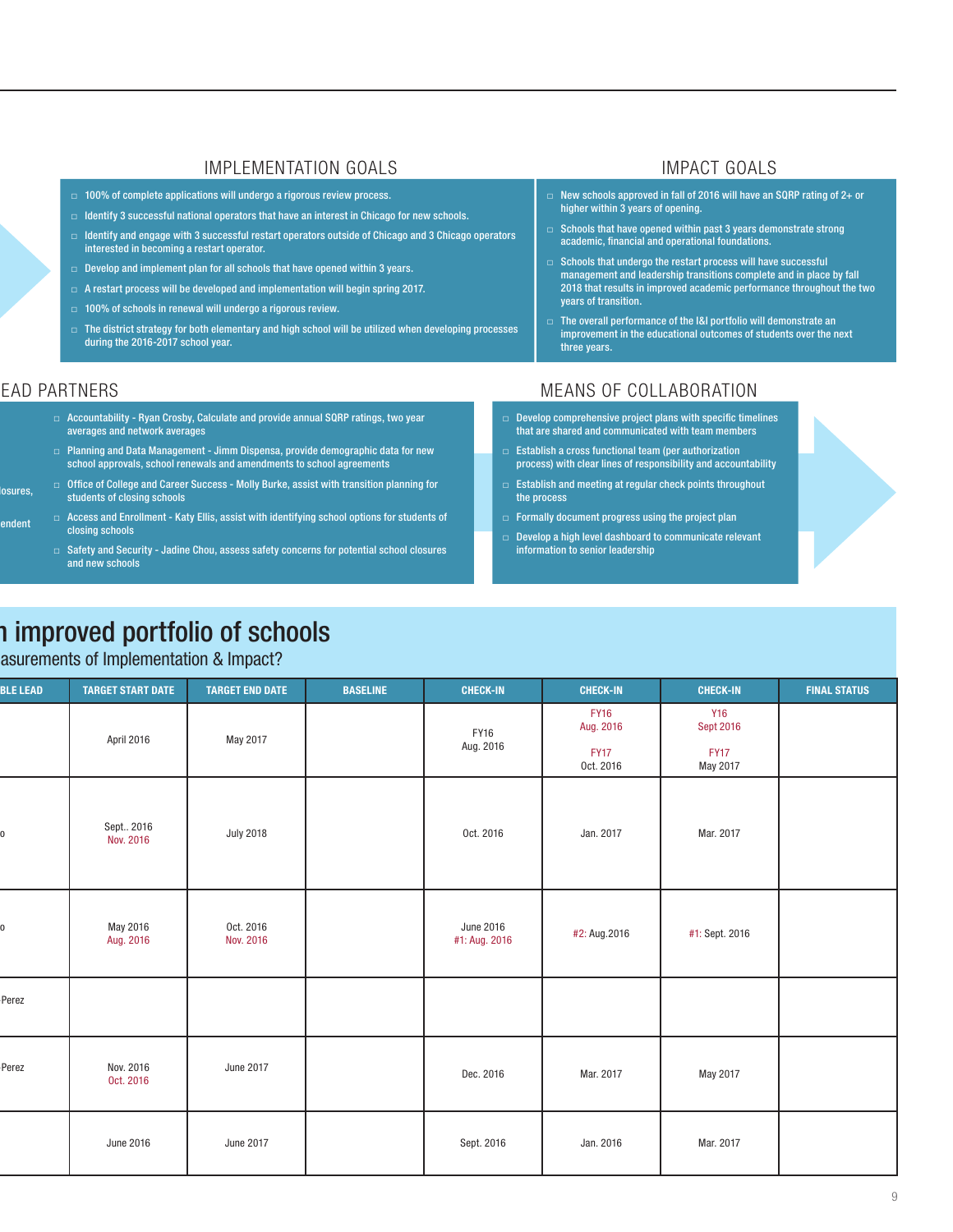### TEMPLATE



### STRATEGIC PRIORITY 1:

What are the significant milestones (e.g. actions, deliverables) for deep implementation of our Strategic Priority? What are the me

| <u>and the company of the company of the company of the company of the company of the company of the company of the company of the company of the company of the company of the company of the company of the company of the com</u> |
|--------------------------------------------------------------------------------------------------------------------------------------------------------------------------------------------------------------------------------------|
| <b>RESPONSI</b>                                                                                                                                                                                                                      |
|                                                                                                                                                                                                                                      |
|                                                                                                                                                                                                                                      |
|                                                                                                                                                                                                                                      |
|                                                                                                                                                                                                                                      |
|                                                                                                                                                                                                                                      |
|                                                                                                                                                                                                                                      |
|                                                                                                                                                                                                                                      |
|                                                                                                                                                                                                                                      |
|                                                                                                                                                                                                                                      |
|                                                                                                                                                                                                                                      |
|                                                                                                                                                                                                                                      |
|                                                                                                                                                                                                                                      |
|                                                                                                                                                                                                                                      |
|                                                                                                                                                                                                                                      |
|                                                                                                                                                                                                                                      |
|                                                                                                                                                                                                                                      |
|                                                                                                                                                                                                                                      |
|                                                                                                                                                                                                                                      |
|                                                                                                                                                                                                                                      |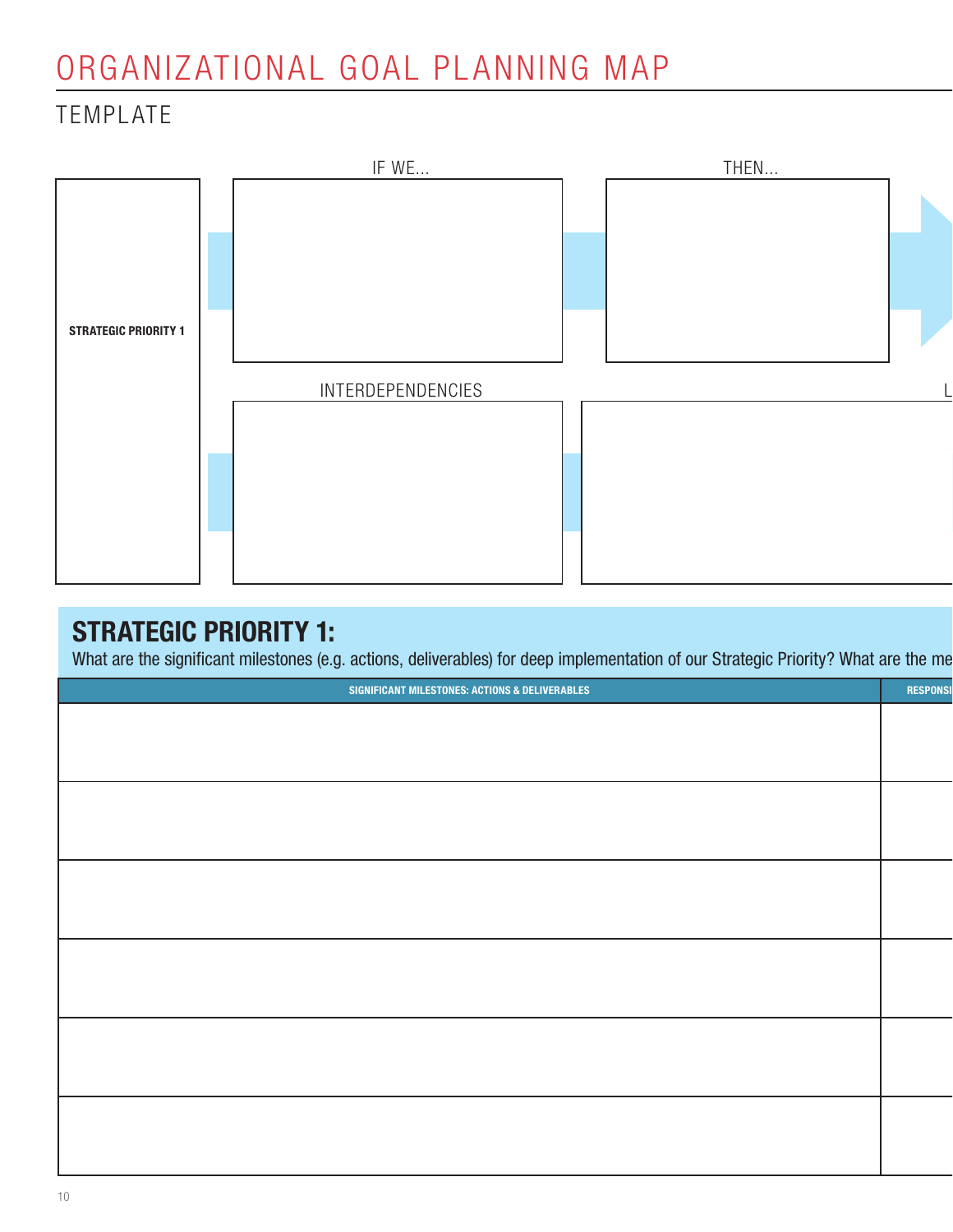| IMPLEMENTATION GOALS | <b>IMPACT GOALS</b> |
|----------------------|---------------------|
|                      |                     |

### EAD PARTNERS **EXECUTE SERVICES** MEANS OF COLLABORATION



### asurements of Implementation & Impact?

| <b>BLE LEAD</b> | <b>TARGET START DATE</b> | <b>TARGET END DATE</b> | <b>BASELINE</b> | <b>CHECK-IN</b> | <b>CHECK-IN</b> | <b>CHECK-IN</b> | <b>FINAL STATUS</b> |
|-----------------|--------------------------|------------------------|-----------------|-----------------|-----------------|-----------------|---------------------|
|                 |                          |                        |                 |                 |                 |                 |                     |
|                 |                          |                        |                 |                 |                 |                 |                     |
|                 |                          |                        |                 |                 |                 |                 |                     |
|                 |                          |                        |                 |                 |                 |                 |                     |
|                 |                          |                        |                 |                 |                 |                 |                     |
|                 |                          |                        |                 |                 |                 |                 |                     |
|                 |                          |                        |                 |                 |                 |                 |                     |
|                 |                          |                        |                 |                 |                 |                 |                     |
|                 |                          |                        |                 |                 |                 |                 |                     |
|                 |                          |                        |                 |                 |                 |                 |                     |
|                 |                          |                        |                 |                 |                 |                 |                     |
|                 |                          |                        |                 |                 |                 |                 |                     |
|                 |                          |                        |                 |                 |                 |                 |                     |
|                 |                          |                        |                 |                 |                 |                 |                     |
|                 |                          |                        |                 |                 |                 |                 |                     |
|                 |                          |                        |                 |                 |                 |                 |                     |
|                 |                          |                        |                 |                 |                 |                 |                     |
|                 |                          |                        |                 |                 |                 |                 |                     |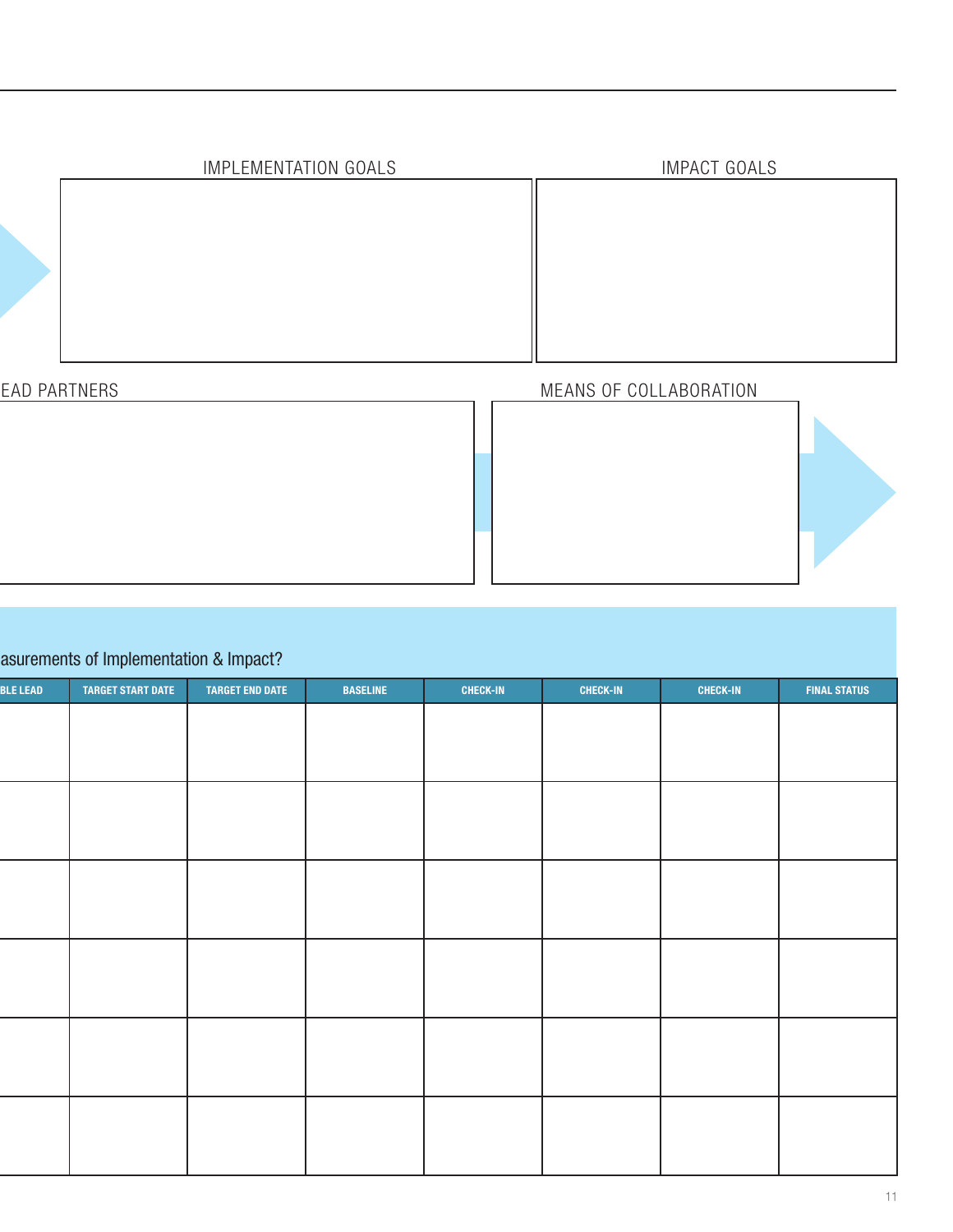# TRACKING TOOL

### CHICAGO PUBLIC SCHOOLS EXAMPLE

|                                     | <b>INDICATORS (KPIS)</b>                                               | <b>TARGET</b>                                                                  |
|-------------------------------------|------------------------------------------------------------------------|--------------------------------------------------------------------------------|
| <b>IMPLEMENTATION</b><br>INDICATORS | Complete applications submitted will undergo a rigorous review process | 100%                                                                           |
|                                     | # of successful Chicago and national operators identified and engaged  | 3 national operators (new schools)<br>6 Restart (3 existing & 3 new to Chicago |
|                                     | % of schools in renewal that undergo a rigorous process                | 100%                                                                           |
|                                     | % of new schools with SQRP ratings of Level 2+ or higher after 3 years | 100%                                                                           |
| <b>IMPACT<br/>INDICATORS</b>        | % of school closures who became "restart schools"                      | $1 - 2$                                                                        |
|                                     | % increase in academic performance of entire I&I portfolio             | Overall increase of 10% of level 2+ and higher schools                         |

# TRACKING TOOL

### TEMPLATE

|                                     | <b>INDICATORS (KPIS)</b> | <b>TARGET</b> |
|-------------------------------------|--------------------------|---------------|
| <b>IMPLEMENTATION</b><br>INDICATORS |                          |               |
|                                     |                          |               |
|                                     |                          |               |
| <b>MPACT</b><br>Indicators          |                          |               |
|                                     |                          |               |
|                                     |                          |               |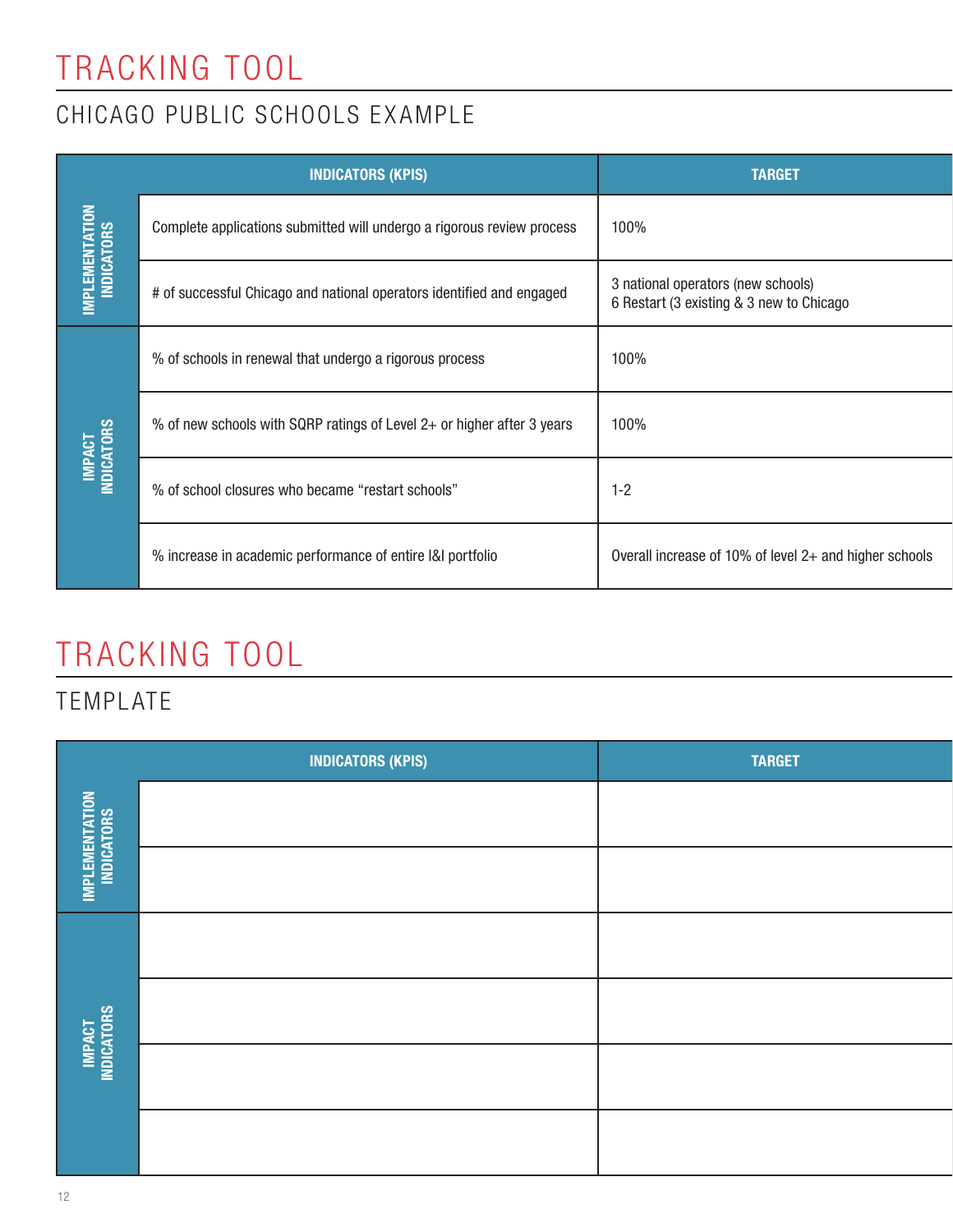| <b>SEP</b>              | [OCT]            | <b>NOV</b> | <b>DEC</b> | JAN | <b>FEB</b> | <b>MAR</b> | <b>APR</b> | <b>MAY</b> | <b>FINAL/EOY</b> |
|-------------------------|------------------|------------|------------|-----|------------|------------|------------|------------|------------------|
| On-Track                | On-Track         |            |            |     |            |            |            |            |                  |
| Not On-<br><b>Track</b> | Not On-<br>Track |            |            |     |            |            |            |            |                  |
| On-Track                | On-Track         |            |            |     |            |            |            |            |                  |
| N/A                     | Under<br>Review  |            |            |     |            |            |            |            |                  |
| N/A                     | N/A              |            |            |     |            |            |            |            |                  |
| N/A                     | Under<br>Review  |            |            |     |            |            |            |            |                  |

| <b>SEP</b> | OCT | <b>NOV</b> | <b>DEC</b> | JAN | <b>FEB</b> | MAR | <b>APR</b> | <b>MAY</b> | <b>FINAL/EOY</b> |
|------------|-----|------------|------------|-----|------------|-----|------------|------------|------------------|
|            |     |            |            |     |            |     |            |            |                  |
|            |     |            |            |     |            |     |            |            |                  |
|            |     |            |            |     |            |     |            |            |                  |
|            |     |            |            |     |            |     |            |            |                  |
|            |     |            |            |     |            |     |            |            |                  |
|            |     |            |            |     |            |     |            |            |                  |
|            |     |            |            |     |            |     |            |            |                  |
|            |     |            |            |     |            |     |            |            |                  |
|            |     |            |            |     |            |     |            |            |                  |
|            |     |            |            |     |            |     |            |            |                  |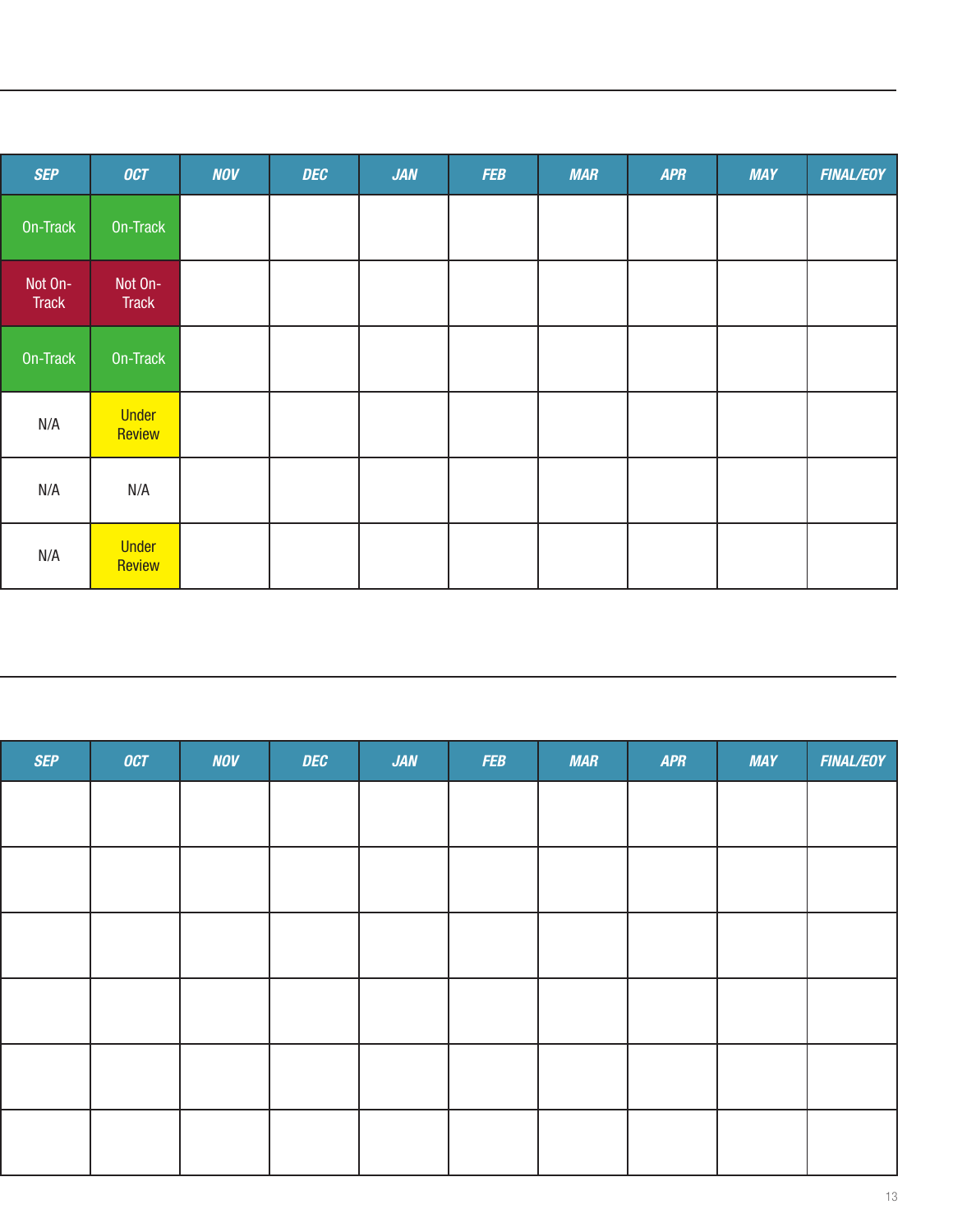# UNIT PLAN ASSESSMENT MATRIX (PAM) EXAMPLE

### CHARTER ACCOUNTABILITY PROGRESS REPORT

| Center         | <b>PLAN Objective/Schedule of</b>                                                               | Completion       | On-   | <b>Unit Goal (Net Impact)</b>                                                                                                                                        | <b>Metric (critical</b>                                                                                                                                                             | Overal                                                                                                   |
|----------------|-------------------------------------------------------------------------------------------------|------------------|-------|----------------------------------------------------------------------------------------------------------------------------------------------------------------------|-------------------------------------------------------------------------------------------------------------------------------------------------------------------------------------|----------------------------------------------------------------------------------------------------------|
| Objective      | <b>Deliverables</b>                                                                             | Date             | Time? |                                                                                                                                                                      | questions)                                                                                                                                                                          |                                                                                                          |
|                | <b>STANDARD OPERATING PROCEDURES</b>                                                            |                  |       |                                                                                                                                                                      |                                                                                                                                                                                     |                                                                                                          |
| $6\phantom{1}$ | Lead and Manage the School<br>1.1<br><b>Operations Staff</b>                                    | 30-Jun           |       | Ensure that the School<br><b>Operations Unit operates</b><br>effectively to carry out the Unit<br>PLAN through the<br>implementation of sound<br>business processes. | Does the School Operations Through 1:1<br>team have the resources to<br>perform high quality work<br>that is valued and<br>respected?                                               | continual rev<br>whether the<br>team has the<br>to perform h<br>that is value                            |
| 5              | Develop and Maintain<br>1.2<br>Charter Accountability<br><b>Budget</b>                          |                  |       |                                                                                                                                                                      | Did the School Operations<br>budget provide the<br>necessary resources to fulfill Leadership<br>the unit needs and were<br>year-end expenditures<br>within the approved<br>amounts? | Funds will I<br>utilized and<br>budget.                                                                  |
| 5              | Manage and Implement the<br>1.3<br>associated Business<br>Processes                             | 30-Jun           |       |                                                                                                                                                                      | Are business processes<br>reviewed annually and<br>updated, as necessary, in<br>order to continually<br>improve consistency and<br>efficiencies within the unit?                    | At least 95<br>processes i<br>updated ar<br>accordance<br>Center's es<br>schedule.                       |
| 3, 5           | <b>MANAGE THE CONTRACT DEVELOPMENT PROCESS</b>                                                  |                  |       |                                                                                                                                                                      |                                                                                                                                                                                     |                                                                                                          |
|                | Develop and Execute the<br>2.1<br>Annual Re/Authorization<br>Cycle<br>Manage the Charter<br>2.2 | 30-Jun<br>30-Jun |       | Ensure the timely and accurate<br>execution of the Charter Contract<br>(and Amendments) that will<br>guide the relationship between<br>the Center and the schools.   | Were the Contracts<br>executed properly, timely<br>and accurately?<br><b>Were Contract</b>                                                                                          | Contracts f<br>$(13)$ plus ar<br>with a fall 2<br>Contract amend                                         |
|                | <b>Contract Amendment</b><br>Process                                                            |                  |       |                                                                                                                                                                      | Amendments executed<br>properly, timely and<br>accurately?                                                                                                                          | for 2015-2016 ar<br>Contract amend<br>follow the busine<br>adequate proces<br>apprpriate notifi<br>MDE). |

#### CENTER GOAL ALIGNMENT:

How do the goals in the plan align to the Center's objectives? This is intended to focus each unit's plans to the Center's objectives.

#### DISCIPLINED ACTION:

to the Center's objectives. That the only the detail. The charter stablished in the the altimely the defierally, a plan's goals Where in the plan is the expected outcome of the disciplined action? This directs the reader to where to find more detail.

#### COMPLETION DATE:

When is the expected outcome of the disciplined action? This aligns to dates established in the plan.

#### ON-TIME?

Was the outcome completed in a timely manner?

#### UNIT GOAL:

What are the overall goals of the plan (what is it trying to accomplish)? Generally, a plan's goals are found in its executive summary. The goals show alignment of the plan's goals to the Center's objectives.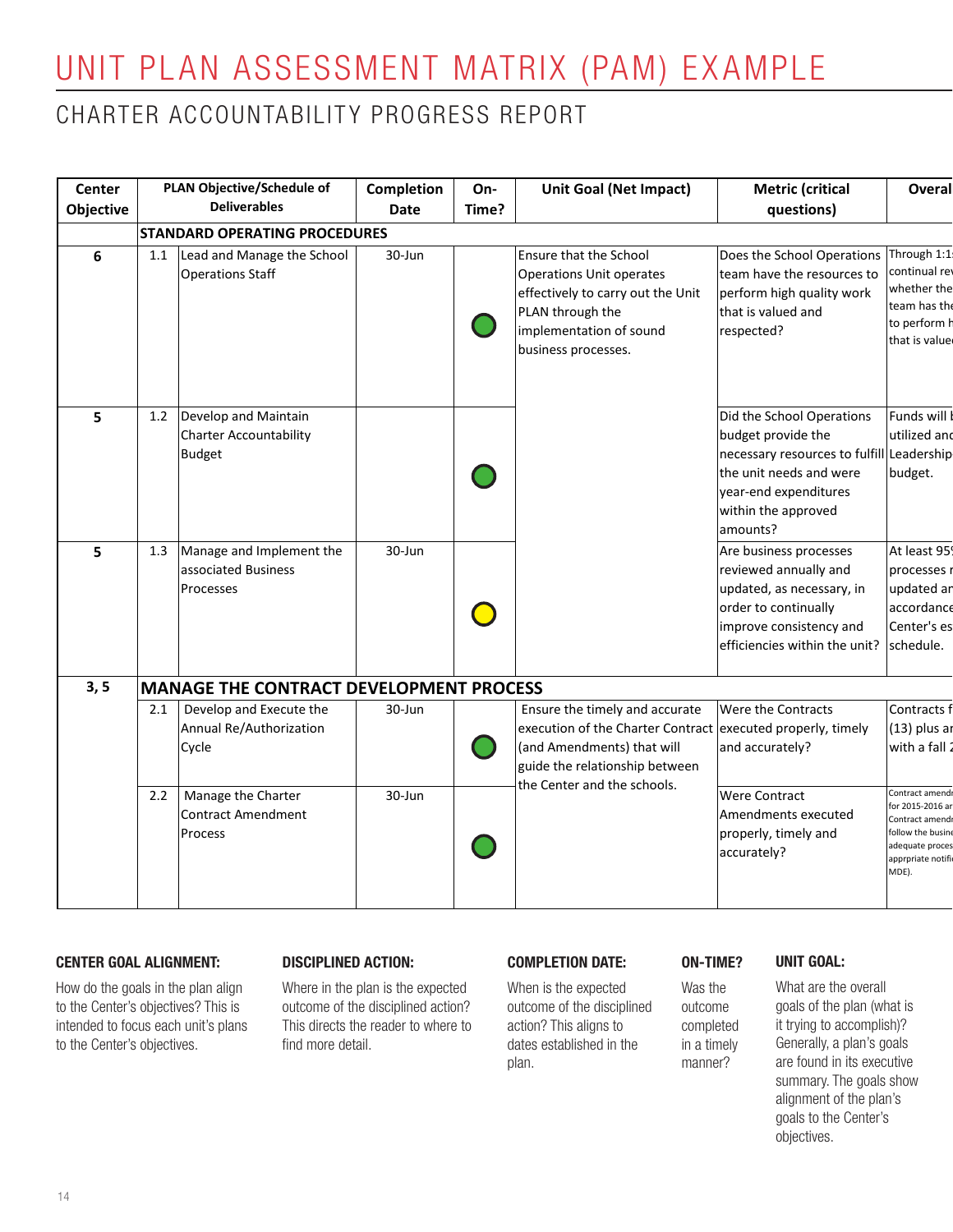| I Deliverable                                                                                                                                                                                         | Actual                                                                                                                                            | <b>Status</b> | <b>NOTES</b>                                                                                                                                                                                                                                                                                                                                                                                                                     |
|-------------------------------------------------------------------------------------------------------------------------------------------------------------------------------------------------------|---------------------------------------------------------------------------------------------------------------------------------------------------|---------------|----------------------------------------------------------------------------------------------------------------------------------------------------------------------------------------------------------------------------------------------------------------------------------------------------------------------------------------------------------------------------------------------------------------------------------|
| s and unit meetings As of 06/2016,<br>views will assess<br><b>School Operations</b><br>e resources it needs<br>igh quality work<br>d and respected.                                                   |                                                                                                                                                   |               | Weekly reports; met monthly with team<br>members for 1:1; attended session(s)<br>as a team; held quarterly reviews to assess<br>overall progress toward the PLAN as well as<br>the overall motivation of the team.                                                                                                                                                                                                               |
| be efficiently<br>d aligned with<br>-approved                                                                                                                                                         | The year-end actual<br>expenditures related to<br><b>School Operations were</b><br>within the final Leadership-<br>approved budgeted levels.      |               | Budget amendments were necessary for <line<br>item examples&gt; due to</line<br>                                                                                                                                                                                                                                                                                                                                                 |
| % of all business<br>eviewed,<br>d maintained in<br>with the<br>tablished                                                                                                                             | Business processes<br>were updated in 2016 -<br>including __ Charter<br>related to FP&A (_%).                                                     |               | <b>Charter Accountability business</b><br>processes were not updated during 2016 due<br>to ; _____ FP&A business processes were not<br>updated during 2016 due to                                                                                                                                                                                                                                                                |
| or Class of 2016<br>hy new schools<br>2016 opening.<br>ments deemed necessary<br>e addressed timely;<br>nents for 2016-2017<br>ess process allowing<br>sing time (including<br>cation and filing with | Contracts were<br>executed properly, timely<br>and accurately.<br><b>Contract Amendments</b><br>were executed properly,<br>timely and accurately. |               | All Charter Contracts were Board-approved prior to<br>06/30/20 and were delivered to MDE within 10-<br>days of being fully executed as required by statute;<br>all standard Contract Amendments were fully<br>executed and routed to MDE by xx/xx/2016; __<br>Contract Amendments affecting site additions<br>and/or grade additions were executed properly,<br>timely and accurately and filed with MDE prior to<br>09/03/2016. |



#### DISCIPLINED ACTION:

This item has been successfully completed, or is on track for successful completion by its expected time.

#### NET IMPACT:

There has been positive movement toward this goal in the last period.



#### DISCIPLINED ACTION:

Moderate progress has been made on this item, or this item is in progress, but is not currently on track for completion by its expected time.

#### NET IMPACT:

This goal has neither been advanced nor declined.



#### DISCIPLINED ACTION:

This item has not been successfully completed, or is not currently on track for successful completion.

#### NET IMPACT:

There has been negative movement toward this goal in the last period.

#### DISCIPLINED ACTION:

This item has not begun. In other words, a blank means there is nothing to say on this item at this time.

#### NET IMPACT:

A blank is not an option for Measurement of Changes. (Remember, our actions are only one of many things that affect progress toward these goals.)

#### METRIC:

These questions can have either the charter progress. These immetrics and can be simpled that the simpled in the  $\eta$ What questions should be asked to determine whether progress is being made to the unit goal (net impact)? These questions can have either quantitative or qualitative answers.

#### OVERALL DELIVERABLE:

What is the impact that was expected? This is intended to provide for a benchmark to measure progress.

#### ACTUAL AND STATUS:

How much progress was made toward the goal? This section is informed by reviewing the established "metrics" and can be simply and graphically represented.

#### NOTES:

Are there any notes about the completion, schedule changes, observations or other elements that should be recorded? These can help inform leadership and also provide direction in plan revisions.